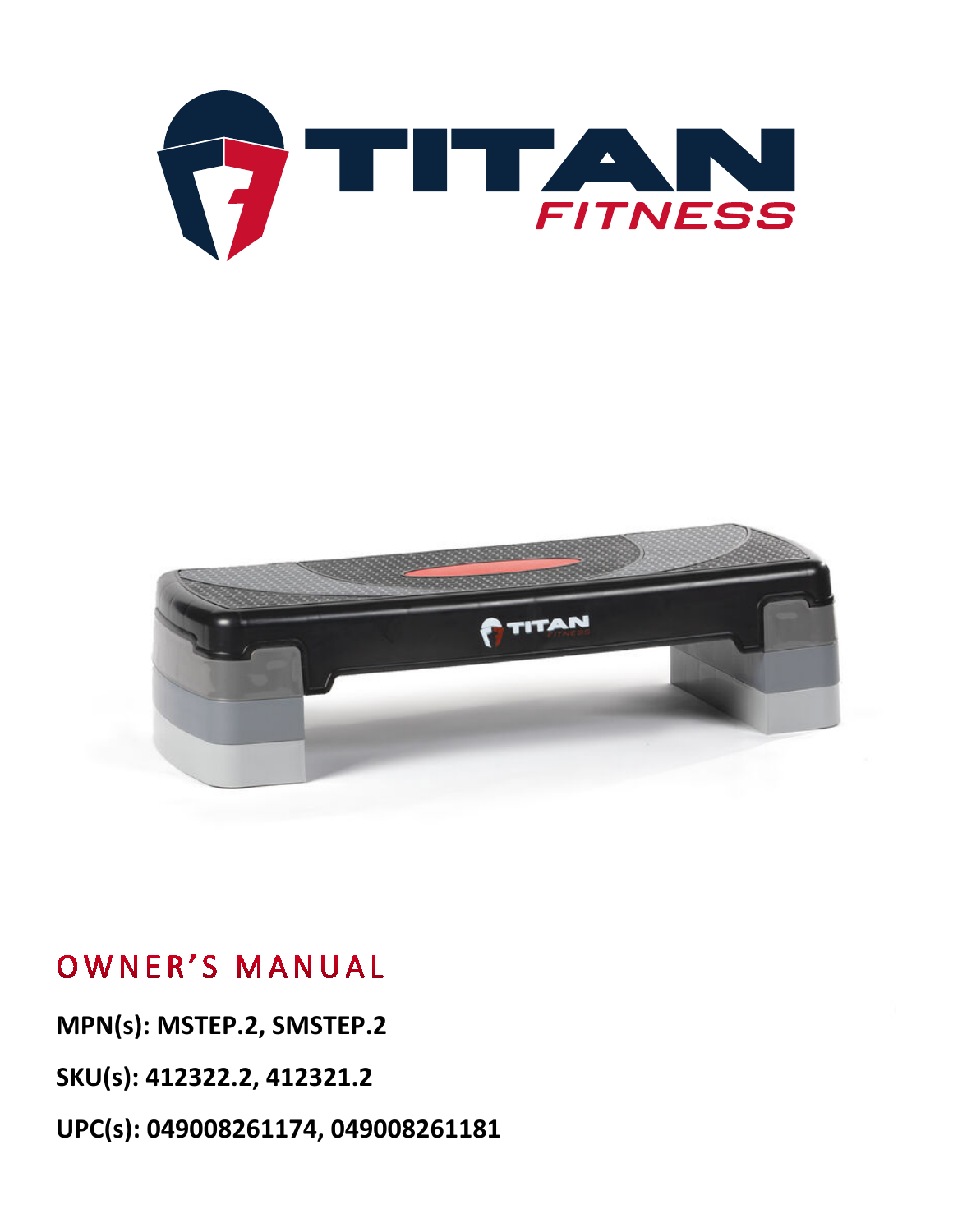# PARTS DIAGRAM / EXPLODED VIEW

| KEY | <b>BOX</b> | <b>DESCRIPTION</b>                        | <b>QTY</b> |
|-----|------------|-------------------------------------------|------------|
|     |            | 26-in Adjustable Aerobic Step with Risers |            |
|     |            | 31-in Adjustable Aerobic Step with Risers |            |

### ASSEMBLY INSTRUCTIONS

## − No Assembly Instructions Required.



Easily store the raisers when not in use